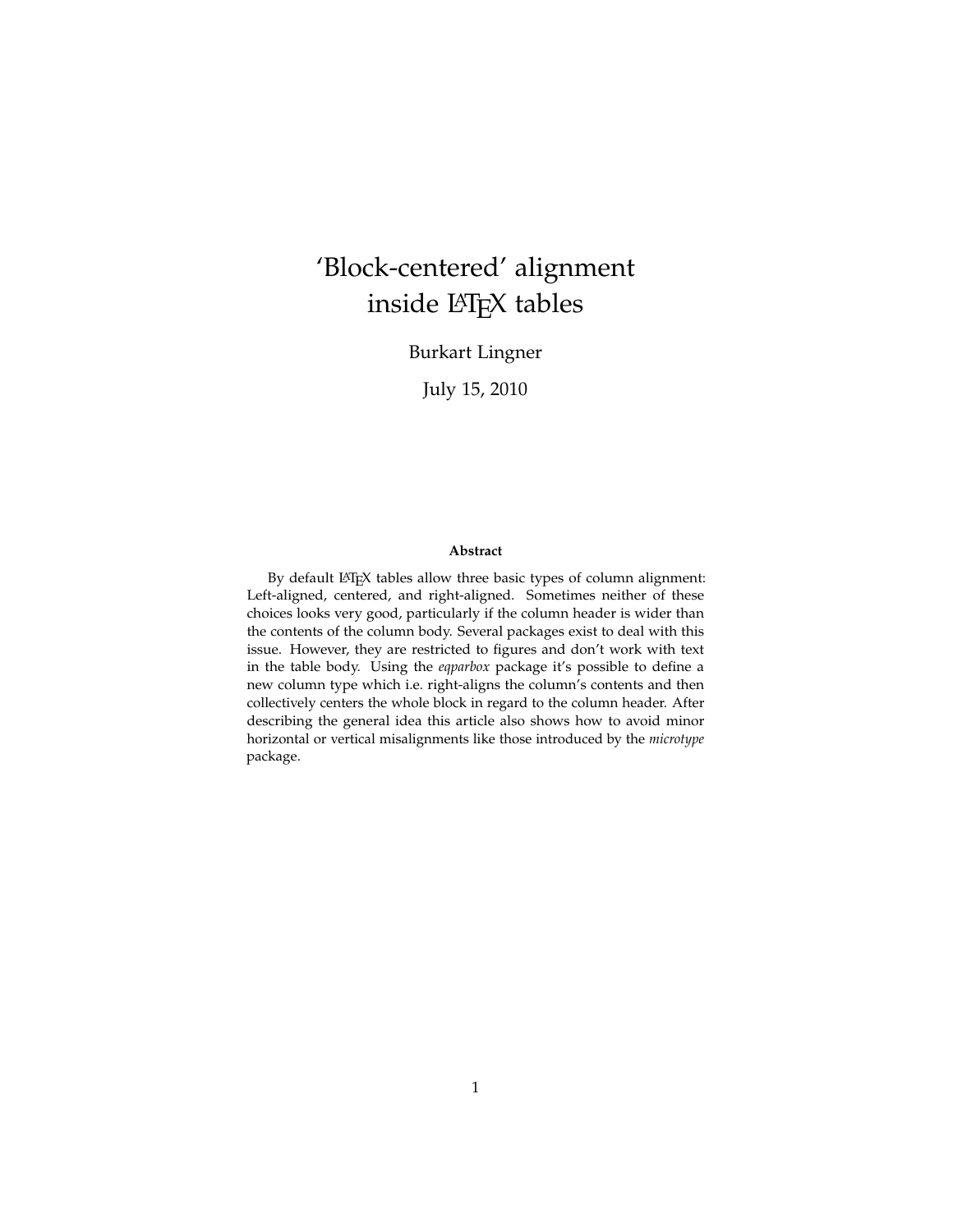# **1 The problem**

When you create LAT<sub>EX</sub> tables using the tabular environment you have to specify the alignment per column. You can choose between the four specifiers l, c, r, and p. The first three make sure the column is left-aligned, centered, or right-aligned, respectively. The specifier 'p' also left-aligns the contents, however in contrast to the 'l' specifier it requires an additional parameter that sets the column's width. If the text is wider than the defined column width LATEX performs automatic line-break and justifies the text to the specified width.

|       | C   |                         | $r p\{3cm\}$                                    |
|-------|-----|-------------------------|-------------------------------------------------|
|       |     |                         | Lorem Lorem Lorem Lorem ipsum dolor<br>sit amet |
|       |     | Ipsum Ipsum Ipsum Ipsum |                                                 |
| Dolor |     | Dolor Dolor Dolor       |                                                 |
| Sit   | Sit | Sit Sit                 |                                                 |
| Amet  |     | Amet Amet Amet          |                                                 |

Often times the default column types are sufficient to produce good-looking tables. One thing crucial is the width of each column header compared to that of the column body. In the example above the column headers are narrow compared to the text in the body. Take a look at the example below where it's the other way around.

|       |          |          | This looks bad This looks worse This is much better |
|-------|----------|----------|-----------------------------------------------------|
| Lorem | – Some   | Some     | Some                                                |
| Ipsum | short    | short    | short                                               |
| Dolor | text     | text     | text                                                |
| Sit   | to prove | to prove | to prove                                            |
| Amet  | a point  | a point  | a point                                             |

As you can see it looks better to have text left-aligned than to have it centered. Even the left-aligned column looks less than favorable though, as the column header is wider than the body which produces a lot of white space to the right of the table body text. One solution might be to break the column header into multiple lines. The other solution is shown in the right column: The text from the various rows is left-aligned relative to each other and that whole block is centered in regards to the column header. The technique to achieve this type of alignment is described below.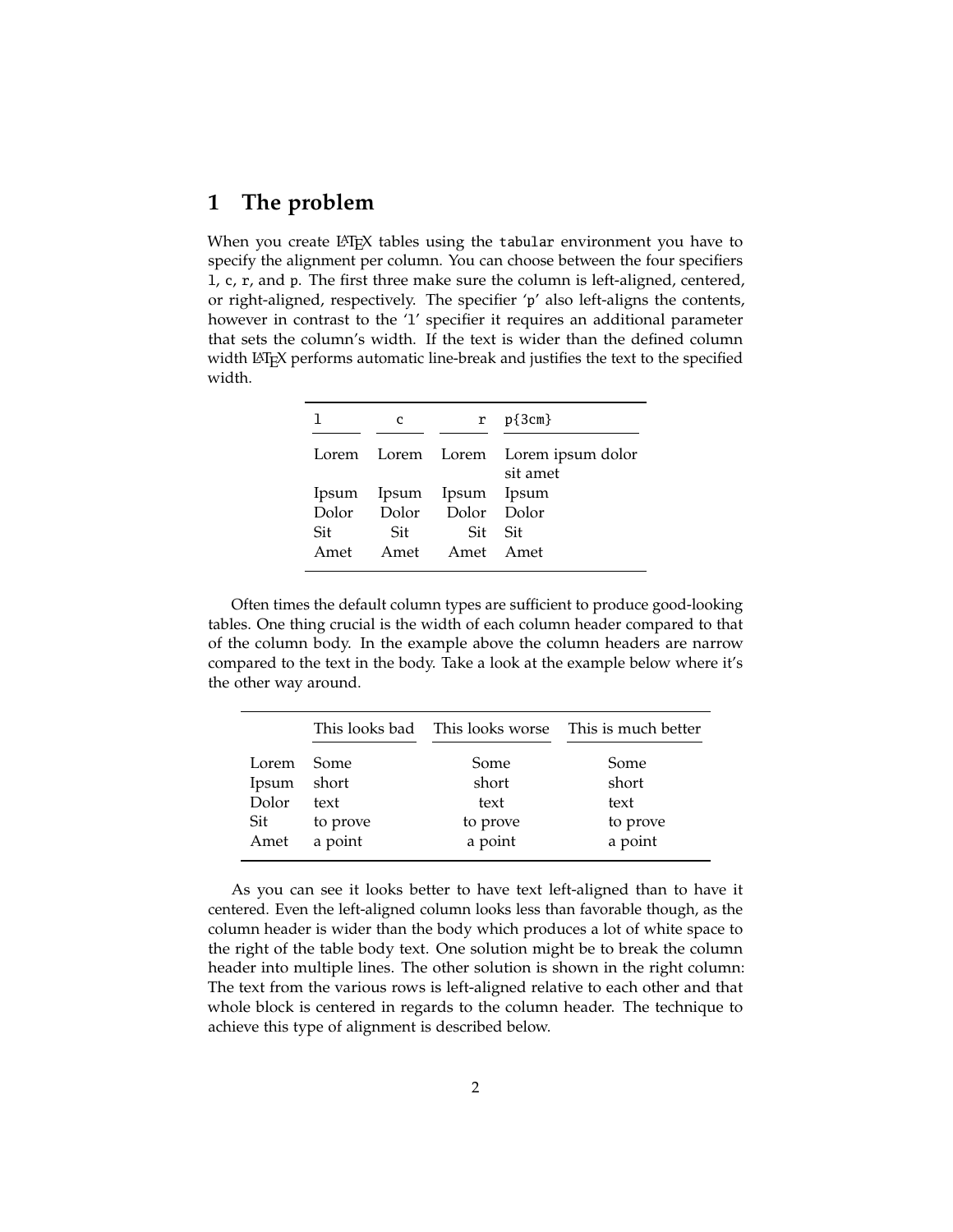### **2 Figure-only columns**

Some packages exist to create better-looking column alignment than LAT<sub>E</sub>X offers by default. However, they are restricted to work with figures. This may stem from them being used predominantly inside tables, but it's also just a lot easier to properly align them. This is because in most fonts the width of each digit is the same whereas for letters and other characters that's generally not the case. Therefore, if you know the number of digits you want to typeset you can get the figure's total width through a simple multiplication – regardless of what actual digits the figure is made up from.

The table below shows the output generated using the standard 'l' column specifier as well as that from the three packages *siunitx*, *dcolumn*, and *rccol*.

|       |       | <i>EX</i> : 1 siunitx: S[] dcolumn: D{.}{.}{2.3} rccol: R[.]{4}{3} |        |
|-------|-------|--------------------------------------------------------------------|--------|
| 3.141 | 3.141 | 3.141                                                              | 3.141  |
| 1.0   | 1.0   | 1.0                                                                | 1.000  |
| 0.05  | 0.05  | 0.05                                                               | 0.050  |
| 23    | 23    | 23                                                                 | 23,000 |

The *siunitx* package does a lot more than align table contents properly. It is useful when dealing with physical units which is why you may already use it in your document. When dealing with tables you can use the column specifier 'S' provided by the package. It can be customized to result in an alignment like the one shown above. It was generated with the column specifier S[tabnumalign=centre,tabformat=2.3]. The '2.3' informs LATEX that the column width is that of two integer digits plus the decimal point plus three radix digits. You have to make sure this setting matches the column's data, otherwise the alignment will not be proper anymore. In order to exempt the column header—which is usually some text—from the figure alignment, place it inside braces. For more details on the customization options refer to the *siunitx* package documentation.

In cases where your table contains plain figures without any units you can get the same output by using the *dcolumn* package. It also requires you to define the figure format inside the column specification. Additionally, you have to specify the character used as a decimal point in your T<sub>E</sub>X sources and the one which should be used in the output. This would for instance allow you to process figures with a decimal point in your sources to be displayed with a decimal comma in the output, which is required i.e. in a German text. This is achieved through the column specifier D{.}{,}{2.3}. As the column header or any other text part can't be properly formatted when using the 'D' column specifier, you have to change the column type for them. To do that, use \multicolumn{1}{c}{Column header text}.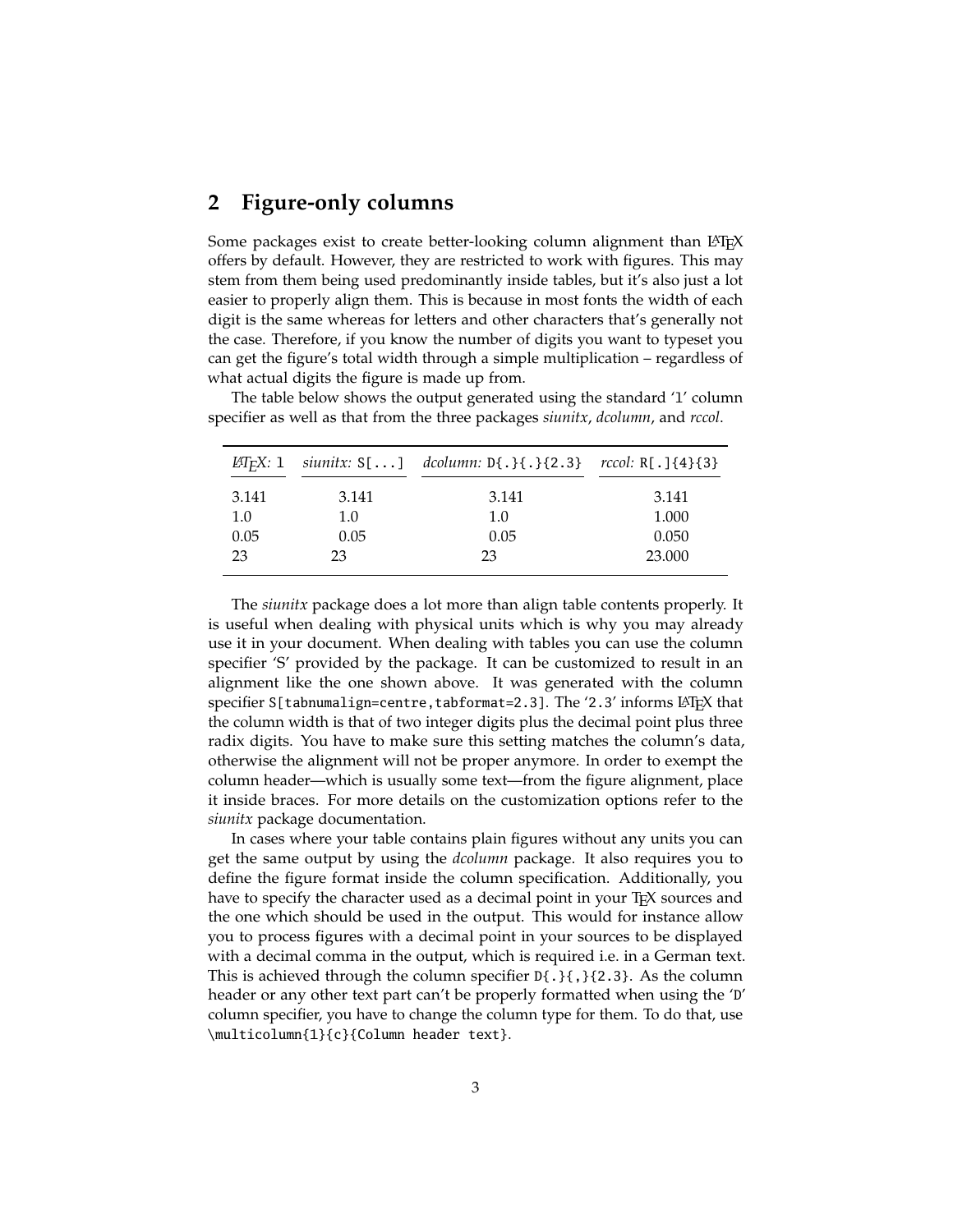Finally, the third solution to properly align figures inside tables comes with the package *rccol*. In its most basic form it produces an output just like that obtained using the *dcolumn* package. The only difference is the column specifier letter 'R' and the slightly different syntax to define source and output decimal sign as well as the number of digits before and after the decimal point. One thing special about *rccol* is its ability to round figures to the specified number of digits. Rounding is enabled by loading the package via \usepackage[rounding]{rccol} and disabled with the parameter norounding. When using text, i.e. in the column header, you also have to escape it as  $\mathcal{1}_{c}{C}$  column header text} since LATEX otherwise complains about a missing number.

The *numprint* package may be another option, particularly when dealing with figures using scientific notation, i.e.  $1.23 \cdot 10^{45}$ . Please refer to the package documentation on how to use it.

When typesetting figures one has to differentiate between old-style figures and lining figures. The latter have a constant height which equals that of uppercase letters that don't extend below the baseline, like 'A' but unlike 'J' and 'Q'. In contrast, old-style figures have varying heights that may be equal to that of a lower-case 'x', i.e. '1', or have ascenders like 'd', i.e. '6', or descenders like 'p', i.e. '9'. This property makes old-style figures mesh well with running text or small-caps whereas lining figures look better in conjunction with upper-case letters.

| Old-style figures | Lining figures |
|-------------------|----------------|
| 0123456789        | 0123456789     |

In math mode it's strongly recommended to use lining figures, as the varying height of old-style figures might lead to regular numbers being interpreted as subscripts or superscripts. Apparently this is why the configuration parameter [osf] of the *mathpazo* package enables old-style figures solely in text mode but keeps using lining figures in math mode. This becomes important when using either *siunitx* or *dcolumn* to align table figures. Both packages use math mode to typeset figures which means figures in the respective table columns will be typeset using lining figures. Whether that is a good or a bad thing depends on your personal preferences. When using the *siunitx* package you can switch to old-style figures on a per-column basis by adding the argument [valuemode=text] to the column specifier 'S'.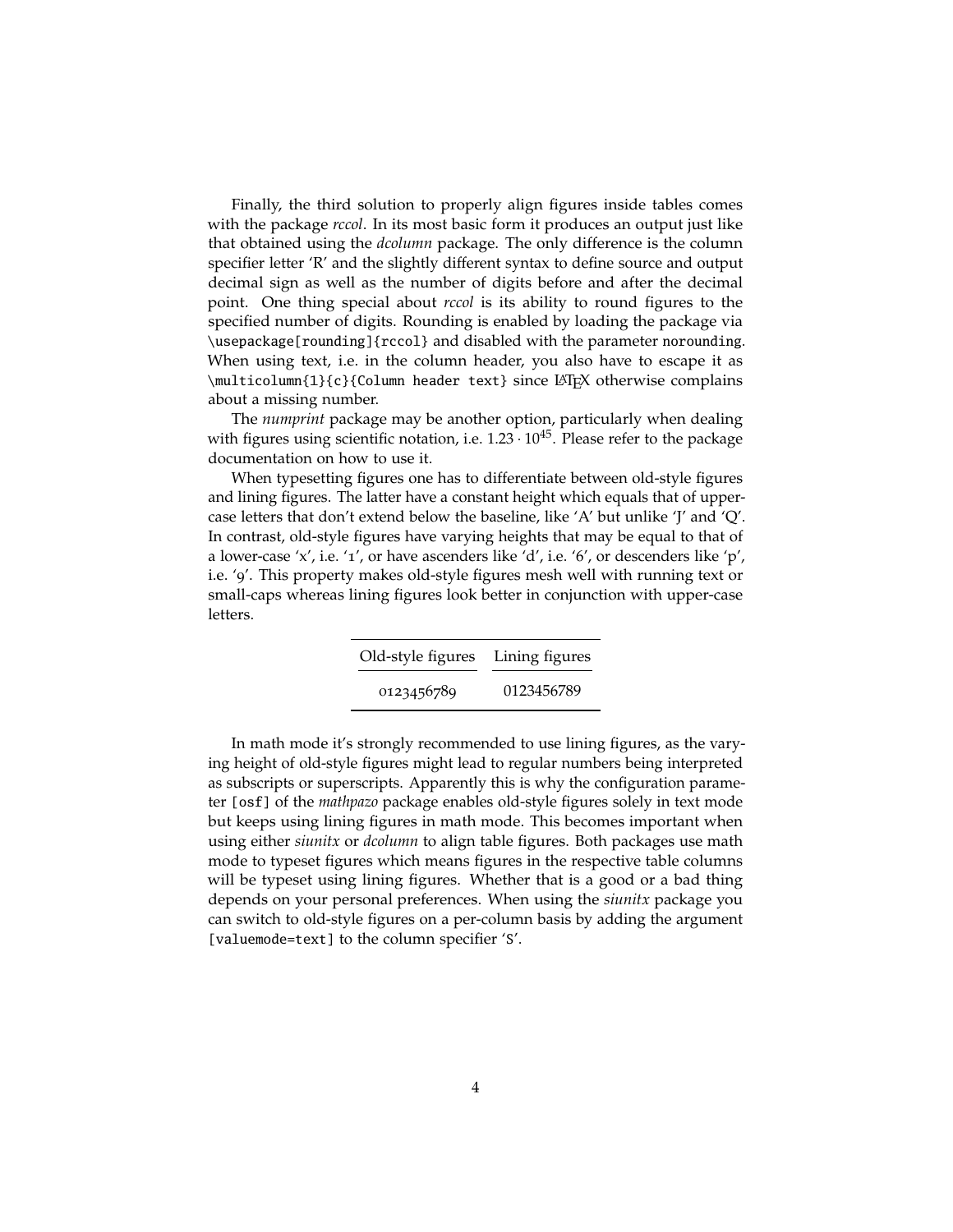# **3 The initial solution**

The previous section described how to properly align figures inside tables. Neither of the packages described offers any solution to aligning text, though. The major problem is that in contrast to figures the width of text is variable (aside from fixed-width fonts). Because of that it's impossible to specify the text's width without parsing it first. Unfortunately, for proper alignment you would have to know the width in advance.

A solution comes in the form of the *eqparbox* package. It provides the \eqparbox{ID}{content} command. In a first step the maximum width of all eqparboxes with the same ID is calculated. This requires parsing of the whole document so that the result can be used in a subsequent LATEX run. Once the maximum width is known, the content of each eqparbox is placed in a regular parbox of said maximum width. Putting these boxes in a centered table column results in an output like the one shown below.

|       | Wide column header |  |  |
|-------|--------------------|--|--|
| Lorem | Some               |  |  |
| Ipsum | short              |  |  |
| Dolor | text               |  |  |
| Sit   | to prove           |  |  |
| Amet  | a point            |  |  |
|       |                    |  |  |

The following source code was used to generate the table above:

```
\usepackage{booktabs} % publication-quality tables
\usepackage{eqparbox} % sub-align table cells
\begin{tabular}{l c}
 \toprule
 \addlinespace
       & A wide column header \setminus \setminus\cmidrule(lr){2-2}
 \addlinespace
 Lorem & \eqparbox{demo-id}{\strut Some} \\
 Ipsum & \eqparbox{demo-id}{\strut short} \\
 Dolor & \eqparbox{demo-id}{\strut text} \\
 Sit & \eqparbox{demo-id}{\strut to prove} \\
 Amet & \eqparbox{demo-id}{\strut a point} \\
 \addlinespace
 \bottomrule
\end{tabular}
```
It works but is quite inflexible when it comes to modifying the column layout later on. Having the text right-aligned inside the block could be achieved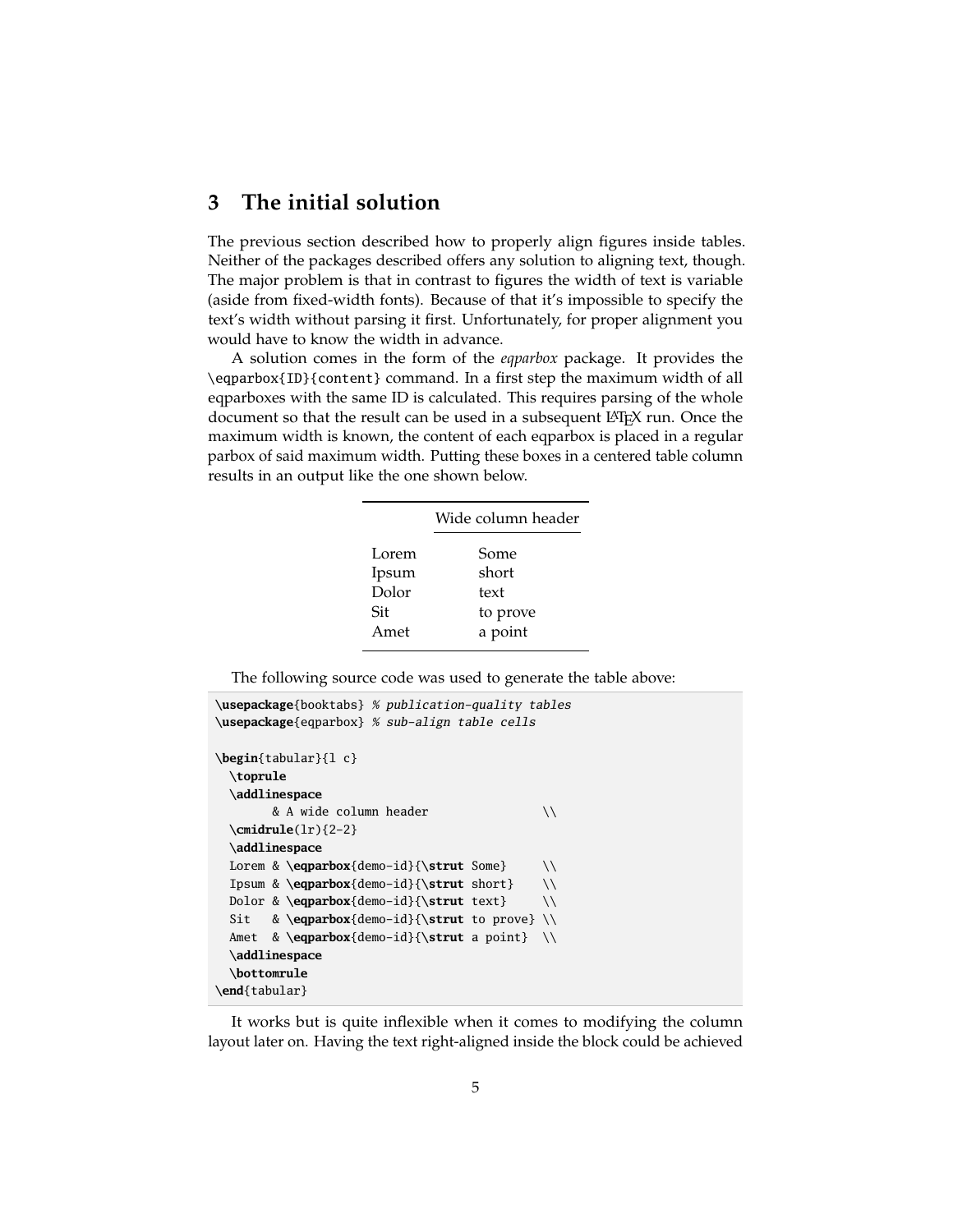relatively easy by creating a macro \eqparboxr (notice the additional 'r') via \newcommand{\eqparboxr}[2]{\eqparbox{#1}{\raggedleft #2}} and then replacing the \eqparbox command with it. The major weakness remains though, in that the same modification has to be performed for each line of the table.

Before we move on to the comfortable solution let's examine the importance of the  $\text{strut}$  commands used in the example above. They advise T<sub>E</sub>X to increase the height of the box the words are put in so that it would fit both ascenders and descenders. Without an explicit \strut the box is made to accurately fit the height of the particular text. Possibly due to a bug in the \eqparbox implementation this results in a mismatch of the baseline. The enlarged example below demonstrates the effect.

|             | Without \strut | With \strut |
|-------------|----------------|-------------|
| Lorem Some  |                | Some        |
| Ipsum short |                | short       |
| Dolor       | text           | text        |
| Sit         | to prove       | to prove    |
| Amet        | a point        | a point     |

As you can see, text with descenders inside an \eqparbox without \strut is positioned too high whereas text with ascenders is positioned too low. Adding a \strut remedies the problem.

## **4 The comfortable solution**

It is desirable to specify an entire column as 'block-centered' instead of doing so for every table entry. Much like the alignment of figure-only columns described earlier, one would want a column specifier that contains all of the alignment details whereas the table body consists solely of the raw data. Fortunately this is possible utilizing the \newcolumntype command provided by the *array* package which is automatically loaded by the *eqparbox* package. By writing \newcolumntype{i}[1]{ >{\itshape} c <{#1} } you could for example create a new column specifier 'i{argument}' that would produce italic, centered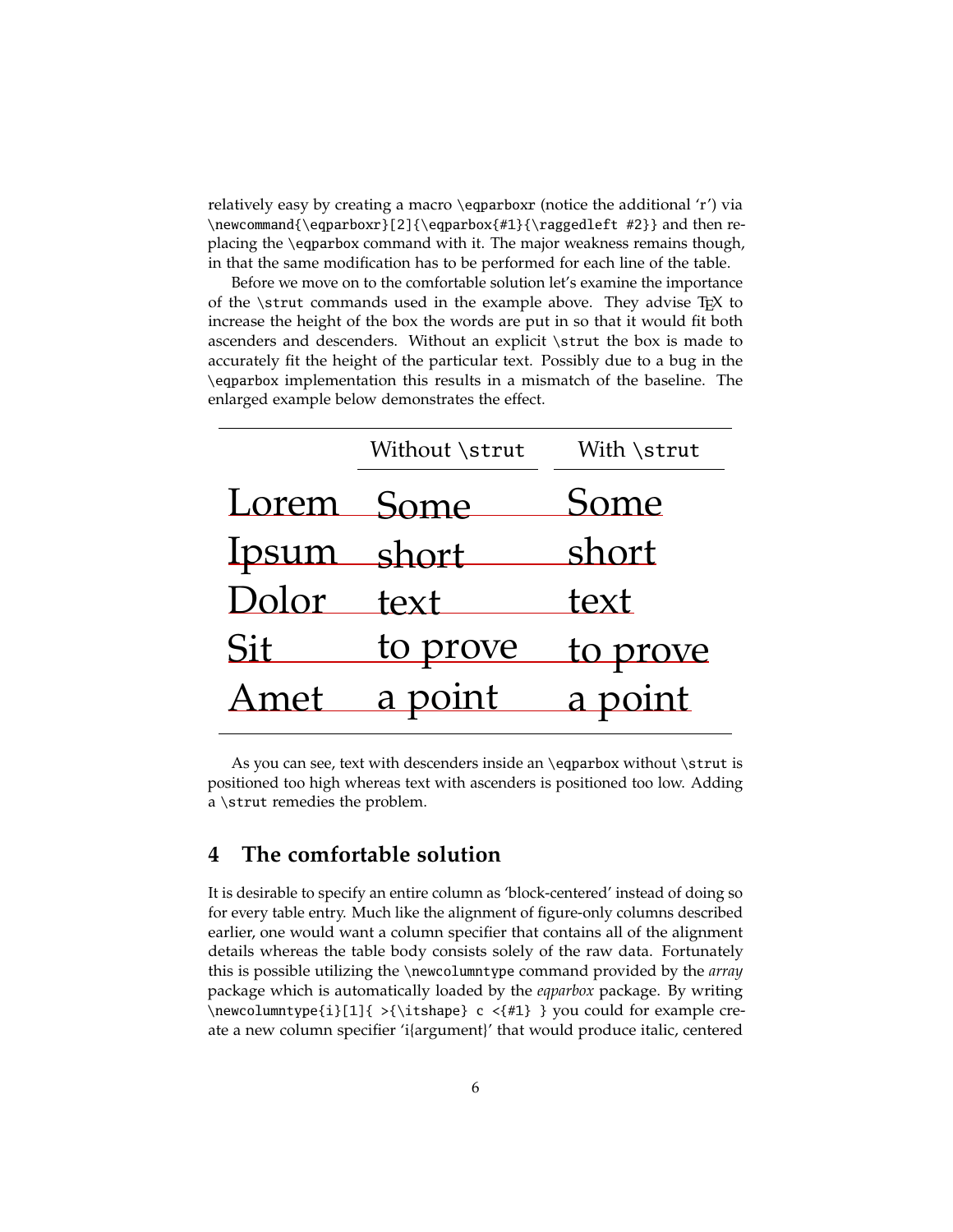| $i\{.\}$ |                      |
|----------|----------------------|
| Lorem.   | Lorem [latin]        |
| Ipsum.   | <i>Ipsum</i> [latin] |
| Dolor.   | Dolor [latin]        |

output followed by what's defined as the column specifier's argument. Now you could produce a table like the one below.

In trying to apply the same idea to an \eqparbox column specifier we encounter a problem. The argument is put in braces and LATEX has no means to distinguish them from the braces of the \newcolumntype command. Thus writing \newcolumntype{x}[1]{ >{\eqparbox{#1}{} c <{}} } results in an error as the red braces inside >{} and <{} are unbalanced.

Solving this problem requires a more elaborate approach. First, a temporary storage box is defined using \newsavebox{\tempbox}. The storage is filled with what's inside a \begin{lrbox}{\tempbox} ... \end{lrbox} block. The box can then be typeset using \unhcopy\tempbox. Putting it all together yields the following LAT<sub>E</sub>X code:

```
\newsavebox{\tempbox}
\newcolumntype{X}[1]{%
  >{ \begin{lrbox}{\tempbox} }%
  c%
  <{ \end{lrbox}%
     \eqparbox{#1}{\strut\unhcopy\tempbox}%
   }%
}
```
Using this new column specifier you can now write the previous example more comfortably as

```
\begin{tabular}{l X{demo-id2}}
  \toprule
  \addlinespace
        & \multicolumn{1}{c}{A wide column header} \\
  \cmidrule(lr){2-2}
  \addlinespace
 Lorem & Some \setminusIpsum & short \setminusDolor & text \setminusSit & to prove \setminusAmet & a point \setminus\addlinespace
  \bottomrule
\end{tabular}
```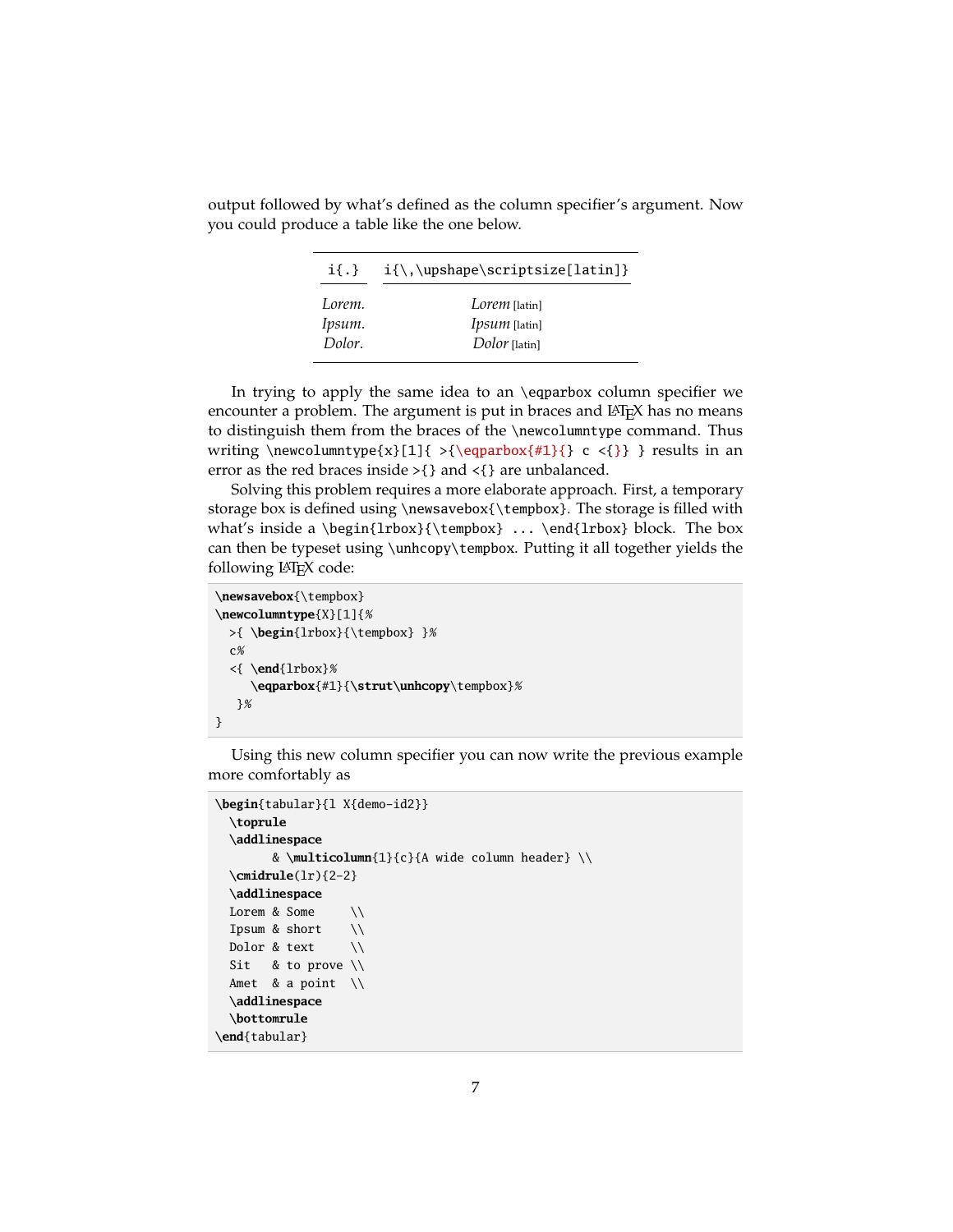|       | A wide column header |  |  |
|-------|----------------------|--|--|
| Lorem | Some                 |  |  |
| Ipsum | short                |  |  |
| Dolor | text                 |  |  |
| Sit   | to prove             |  |  |
| Amet  | a point              |  |  |

This gives the same result as before, but with less typing and more flexibility regarding modifications at a later time.

Notice, however, that with the new column specifier the column header has to be encapsulated inside a \multicolumn command. In contrast to the alignment of figures using special column specifiers that don't work with text, this time omitting the \multicolumn produces only a semantic error. As the wide header would be included in the width calculations the end result would be a left-aligned column much like that generated using the 'l' column specifier.

Before we can get to the final solution there's one more issue to be addressed. The *microtype* package by default enables margin kerning which slightly shifts some characters into the page margin in order to produce a margin that looks straight to the human eye. Inside tables with a default LATEX column specifier like 'r' this feature is disabled, but when using the newly defined 'X' specifier it is activated again.

| microtype enabled                                      | microtype disabled                                                                   |
|--------------------------------------------------------|--------------------------------------------------------------------------------------|
|                                                        |                                                                                      |
| $\begin{bmatrix} 173 & 174 \\ 175 & 361 \end{bmatrix}$ | $\begin{array}{c} 173 \dots   174 \\ 175 \dots   361 \\ 362 \dots   598 \end{array}$ |
| 362 598                                                |                                                                                      |

As you can see in the enlarged example above, the middle row gets slightly shifted to the right if *microtype* is loaded and margin kerning is activated. This properly aligns the one in 361 to the four in 174, but it also misaligns the dots. Additionally, the 175 is misaligned relative to the 173. The solution with *microtype* disabled is better-looking as the alignment of the numbers to the left and of the dots is more important than a smooth right border.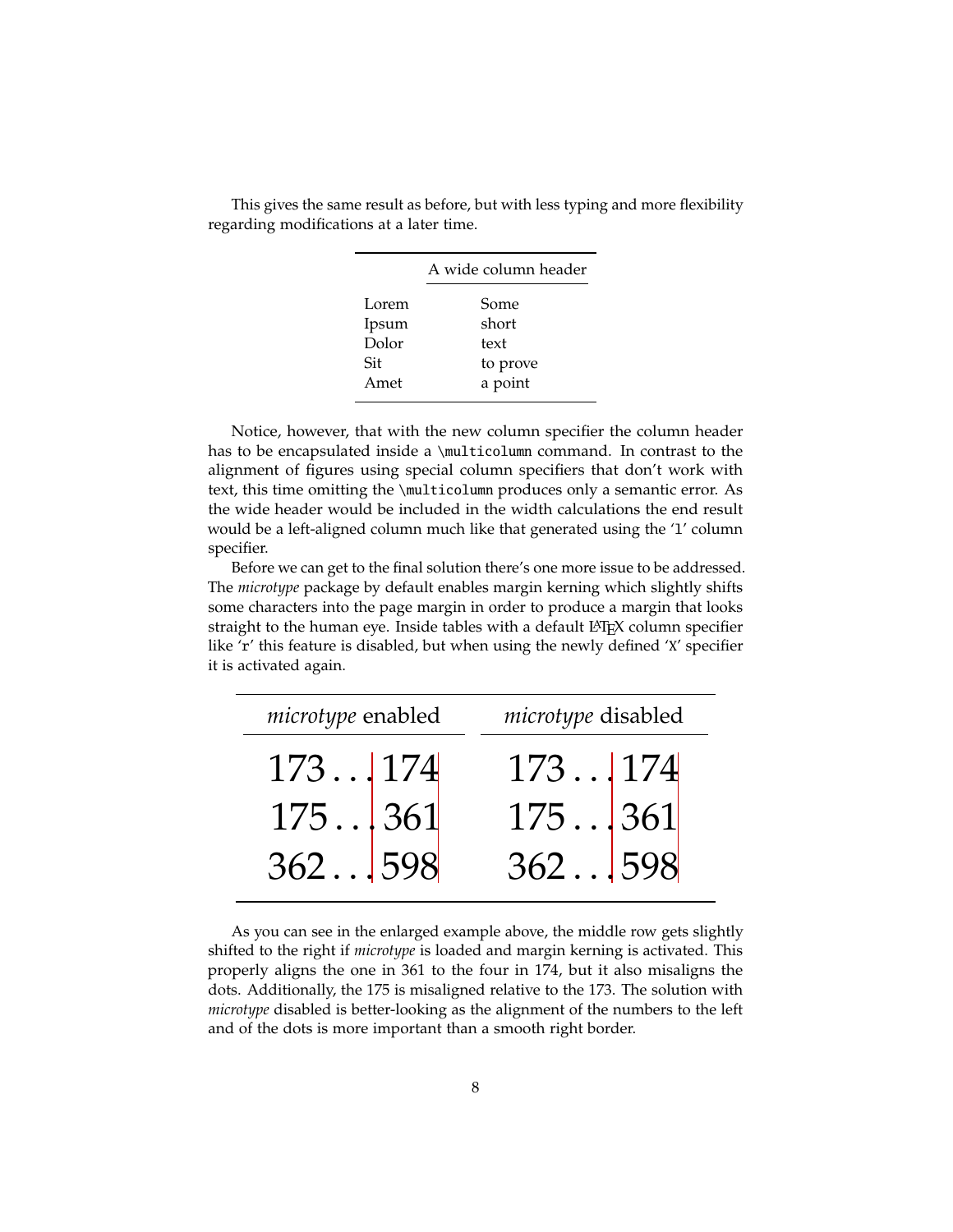The simple solution is to globally disable *microtype* or at least its margin kerning feature. Of course this can only be a last resort, and luckily another option is available. The command \microtypesetup{activate=false} can be used to selectively disable *microtype*. This command, however, is only defined if the *microtype* package has been loaded. A generally applicable solution is required not to break depending on the packages loaded. Therefore it requires a switch based on \@ifpackageloaded. Depending on how that command evaluates the column specifier is defined to either deactivate *microtype* inside the table or not bother because the package isn't loaded.

```
\newsavebox{\tempbox}
\makeatletter
\@ifpackageloaded{microtype}
{ % microtype package loaded
  \newcolumntype{A}[1]{%
   >{ \begin{lrbox}{\tempbox} }%
   c%
    <{ \end{lrbox}%
       \eqparbox{#1}{\microtypesetup{activate=false}%
                     \strut\raggedright\unhcopy\tempbox}%
    }%
  }
  \newcolumntype{B}[1]{%
   >{ \begin{lrbox}{\tempbox} }%
    c%
    <{ \end{lrbox}%
       \eqparbox{#1}{\microtypesetup{activate=false}%
                     \strut\raggedleft\unhcopy\tempbox}%
    }%
  }
}{ % microtype package not loaded
 \newcolumntype{A}[1]{%
   >{ \begin{lrbox}{\tempbox} }%
    c%
    <{ \end{lrbox}%
       \eqparbox{#1}{\strut\raggedright\unhcopy\tempbox}%
     }%
 }
  \newcolumntype{B}[1]{%
   >{ \begin{lrbox}{\tempbox} }%
   c%
    <{ \end{lrbox}%
       \eqparbox{#1}{\strut\raggedleft\unhcopy\tempbox}%
     }%
 }
}
\makeatother
```